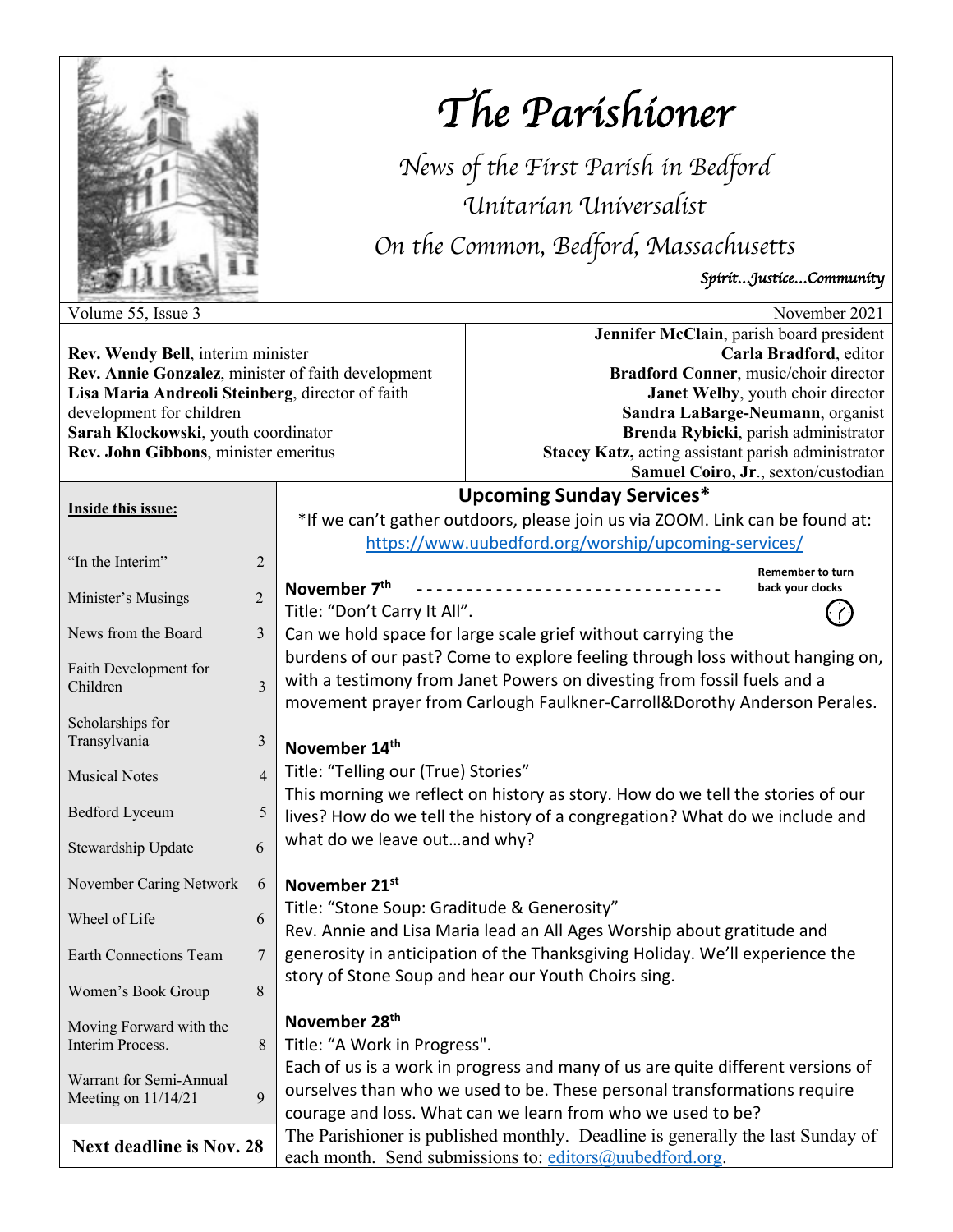# **"In the Interim"**

How delightful it has been to continue to meet more of you through the four "Getting to Know You" drop-in Zoom sessions in October! And how wonderful to witness the re-connecting you were able to do with one another! Clearly, many of us are longing for more opportunities to connect. So…here are some additional times scheduled for November:

- Wednesday, November 3<sup>rd</sup> from 7:00-8:00pm
- Tuesday, November 9th from 3:00-4:00pm
- Tuesday, November 16<sup>th</sup> from 7:00-8:00pm
- Thursday, November  $18<sup>th</sup>$  from 11:00am-12:00pm

All of these will be on Zoom and links will be sent out the day before each session. Everyone is welcome to attend. Conversation will be informal, although I may surprise you with a particular topic – or you can suggest one!

In November, worship plans are loosely focused on the theme of "Holding History." The first of the 5 so-called "focus points" of interim ministry involves "coming to terms with history." As Roger S. Nicholson writes, "Every change in pastoral leadership is a unique opportunity for a local congregation to learn from its past, weigh its strengths and weaknesses, and prepare itself for a new future…" And so, that is the work that we begin this month!

Wendy

Hope to see you soon! - Rev. Wendy

# **Minister's Musings**

In *Braiding Sweetgrass* Robin Wall Kimmerer shares about a practice of the Onondaga Nation who live near her home in New York State called "The Thanksgiving Address." No, this is not a speech about the holiday where people eat turkey. This is a daily spiritual practice of greeting various parts of creation with reverence and gratitude. She writes of this practice "The Thanksgiving Address reminds us that duties and gifts are two sides of the same coin. Eagles were given the gift of far sight, so it is their duty to watch over us...It is said that only humans have the capacity for gratitude. This is among our gifts."

I see so many of you offering your gifts to this community. Those gifted in working with young people taking on responsibilities in teaching faith development and leading youth programs. Those gifted in music taking on the responsibility for singing for us. Those gifted in facilitation leading small groups. Those gifted in technology running sound or video. I could go on and on. As we move through this Thanksgiving season, I offer my gratitude to you all and encourage you to share yours with one another and with the natural world. This gift is our duty and our blessing.

- Rev. Annie

annie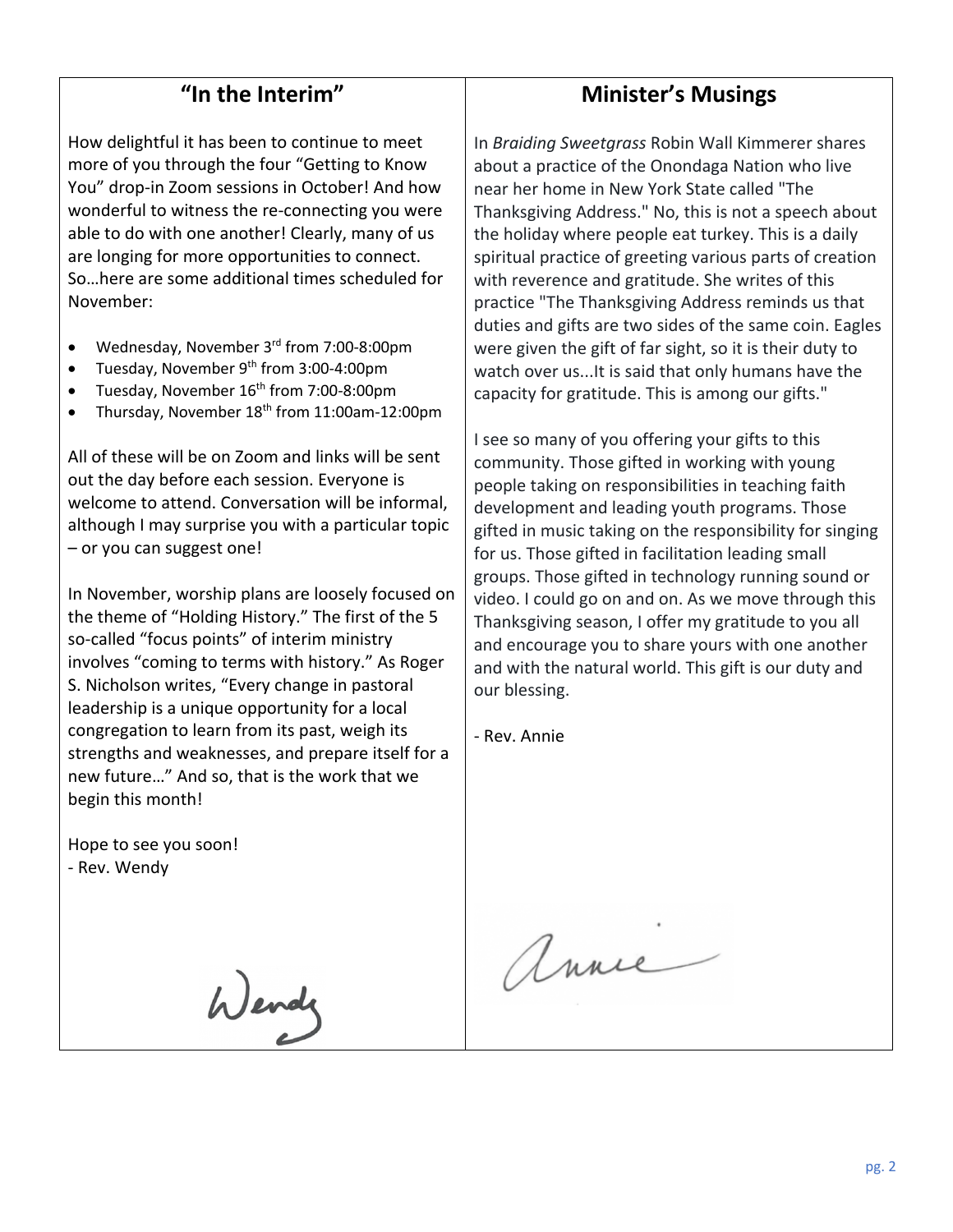## **News from the Parish Board**



As November approaches, please make a note of our **Semi-Annual Parish meeting on November 14th at 4:00 PM**. Our fifth principle calls on us to "use the democratic process within our congregation and in our society at large." Your presence is important, so please come.

There will be various reports, including an update from our Sanctuary Committee, a**nd an important pair of warrant articles** addressing how our endowment should be invested with regard to fossil fuels and climate change**. This meeting will be on Zoom. Please find the link here:** https://zoom.us/j/99965464252?pwd=NHJRMEhDTUxTVkNaZkdYa2hXVmxUdz09

On another note, the work of our interim minister continues. I have appreciated the questions she has asked as she works to get to know us better. These questions are helpful for us to know ourselves as well. Understanding what we value about First Parish will help us shape our choices moving forward. I hope you will be able to join Wendy for a drop-in session if you have not already.

Yours hopefully, Jennifer McClain – Board President

## **Faith Development for Children – From Lisa Maria**

We have had a wonderful to start to classes in Faith Development for PreK-8th Grade. Our teaching teams have been extra helpful and flexible with the outside class location, and attendance has been steady. The Faith Development Committee has added members, and Judith Frediani is serving as chair. I continue to enjoy a warm welcome from young and old alike in the First Parish community- especially on the 24th of October at our All Ages Worship in the chilly fall air. If we haven't had a chance to meet yet- please reach out and introduce yourself. I will take time to get to know everyone, and I look forward to more opportunities in the coming months to connect with you.

## **Scholarships for Transylvania**

For many years, First Parish has given annual scholarships of \$300 to teenagers from our partner village, Abásfalva, Romania, who are attending high school. Many First Parishioners have contributed – last year \$3300 - and how grateful the kids are!

This year, the new minister in Abásfalva, Rev. Zsolt Lurtz, has suggested to First Parish that there are also middle school students who deserve this incentive to continue their schooling. The Partner Church Committee has agreed to try to raise enough money to send \$200 to each of them as well. A total of 16 teenagers are active in the Abásfalva Unitarian Church.

Would you be willing to donate to this project? To give all or part of a scholarship, send the church your check made out to "First Parish in Bedford" with "Transylvania" on the memo line. For more information, email Sharon McDonald, Chair of the Partner Church Committee: shar.mcd77@gmail.com or 781-275-5643.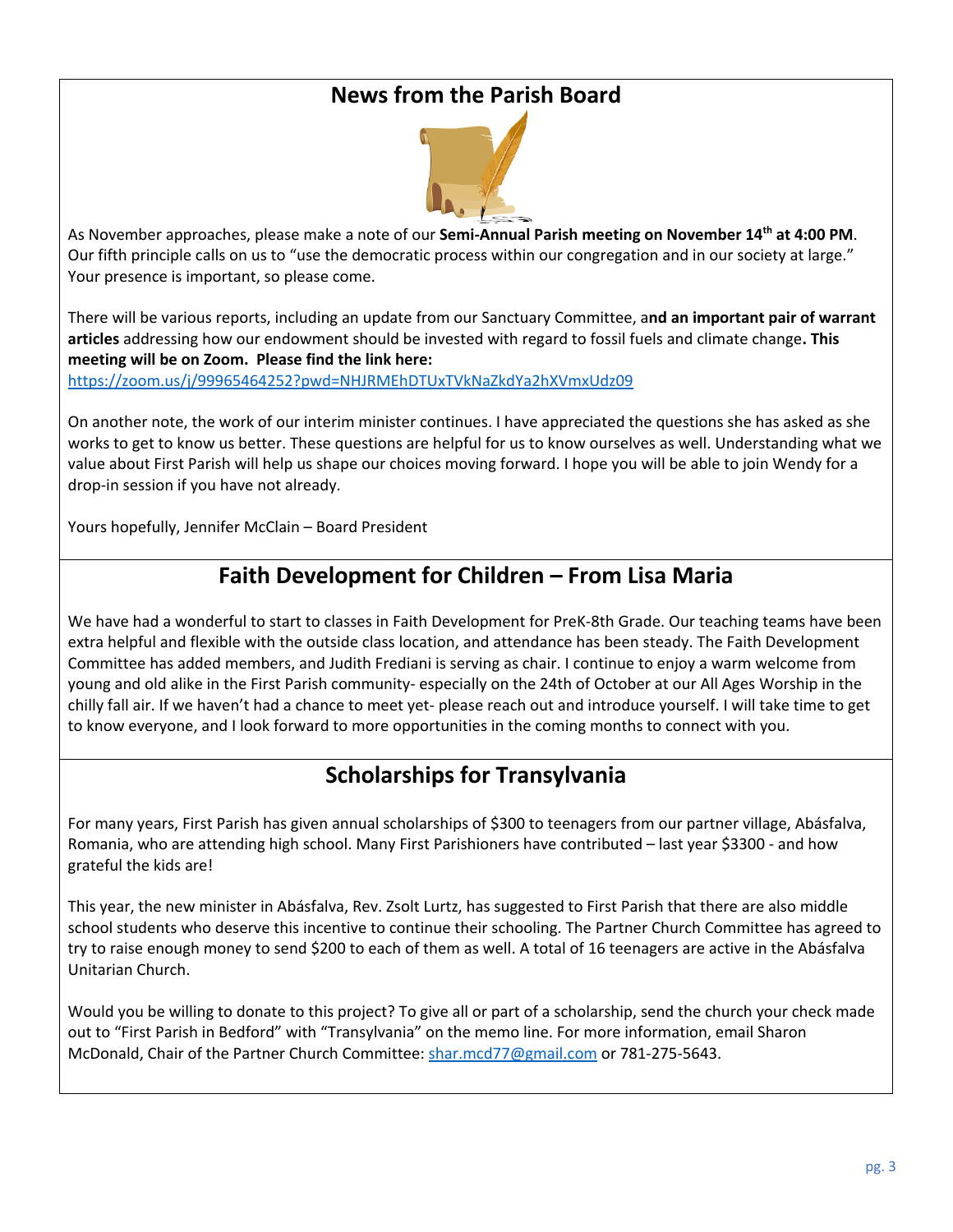## **Musical Notes**

*"The thinnest yellow light of November is more warming and exhilarating than any wine they tell of. The mite which November contributes becomes equal in value to the bounty of July."* – Henry David Thoreau (1817-1862)

Here's the planned music for upcoming 10 a.m. services (subject to change based on circumstances) –

**Sunday, Nov. 7th**: I will be playing piano. Trombonist William Sheahan, a soon-to-be graduate at Boston University, will be the guest instrumentalist for the morning. He will be playing transcriptions of movements from J.S. Bach's 2<sup>nd</sup> solo Cello Suite in d minor. He will also play a transcription of American composer Florence Price's meditative "Adoration". The service will also include a newly conceived "movement prayer" of music, movement and meditation created by Carlough Faulkner-Carroll and Dorothy Anderson Perales.

**Sunday, Nov. 14th**: Sandra LaBarge-Neumann will be playing organ. For the offertory the adult choir will be singing a favorite piece, Biebl's transcendent "Ave Maria" with soloists Cynthia Mork, Susan Barnaby and Larry Herz. For the prelude Cynthia Mork will be joined by Carol Epple – flute for the beautiful soprano aria from J.S. Bach's Cantata BWV 146.

**Sunday, Nov. 21st**: Steve Sussman will be playing piano and Sandra LaBarge-Neumann will play organ. For this intergenerational service Janet Welby will be leading all the youth choirs in music anticipating the Thanksgiving holiday.

**Sunday, Nov. 28th**: Steve Sussman will be playing piano.

**MARK YOUR CALENDARS!** This is an early reminder that the ever-popular **Back Bay Ringers** will be returning for their biannual performance to ring in the holidays at First Parish on **Saturday afternoon, December 4, 2021** at **2 p.m.** Plan for a concert full of happy holiday spirit!

Isn't it time to think about joining the adult choir? If you're interested, e-mail me at bconner@uubedford.org Plans for the coming year include a Christmas Eve service filled with music around the theme of bells and Music Sunday 2022 (May 1, 2022) will be a Sunday of joyful music by favorite composers Handel, Haydn, Bach, Beethoven and a host of others.

Bradford Conner, Music Director

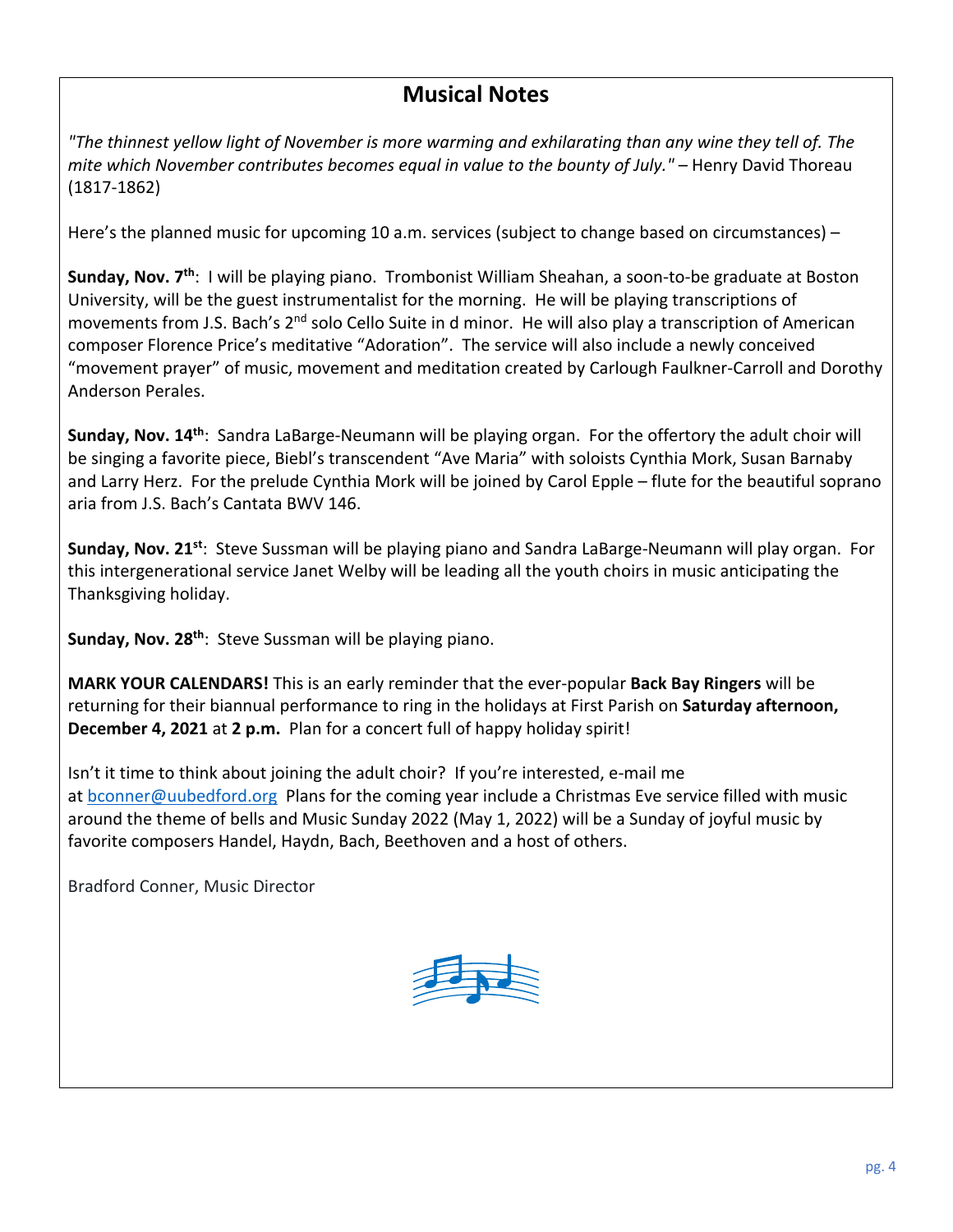## **The Bedford Lyceum**



Calling all SETI and astronomy enthusiasts!

**Alan MacRobert**, an editor of *Sky & Telescope* magazine, will be speaking about "**Life in the Universe: So Where Are They?**" on Sunday, November  $7<sup>th</sup>$  from 3:00 pm – 4:00 pm via Zoom. Please join us for this intriguing presentation.

Alan MacRobert has been covering the SETI (Search for Extraterrestrial Intelligence) beat for decades. Astronomical searches are better than ever. Planets are abundant. Life seems to start quickly. So why haven't we found ETs yet -- and more pressingly, why haven't they found us? A lifecovered Earth has been sitting in plain view for the galaxy for at least 400 million years. Alan will brief us on the state of the debate today.

Alan has been an editor for *Sky & Telescope* magazine in Cambridge since 1982. He became fascinated with the deep paradoxes regarding life in the universe when he read Carl Sagan's Intelligent Life in the Universe at age 14. In addition to his keen interest in SETI, Alan's specialties at Sky & Telescope magazine have included astronomical research news coverage and articles about upcoming celestial events for amateur astronomers. Alan has also been a science correspondent for the *Boston* Globe where he wrote their monthly "Sky Watch" column.

*\*\* First Parish in Bedford is proud to present this talk as part of its free, monthly forums (lyceums) on a wide range of topics. All talks are free and open to the public. Registration is not required. \*\**

## **Zoom Meeting Link:**

https://us02web.zoom.us/j/82036799516?pwd=cE04Q0RZK0lwUGp3MDJCeHhzeWJuUT09

Meeting ID: 820 3679 9516 Passcode: 247480 One tap mobile +16465588656,,82036799516#,,,,\*247480# By phone +1 646 558 8656

Questions? Please contact Ellen at mountainbreeze52@gmail.com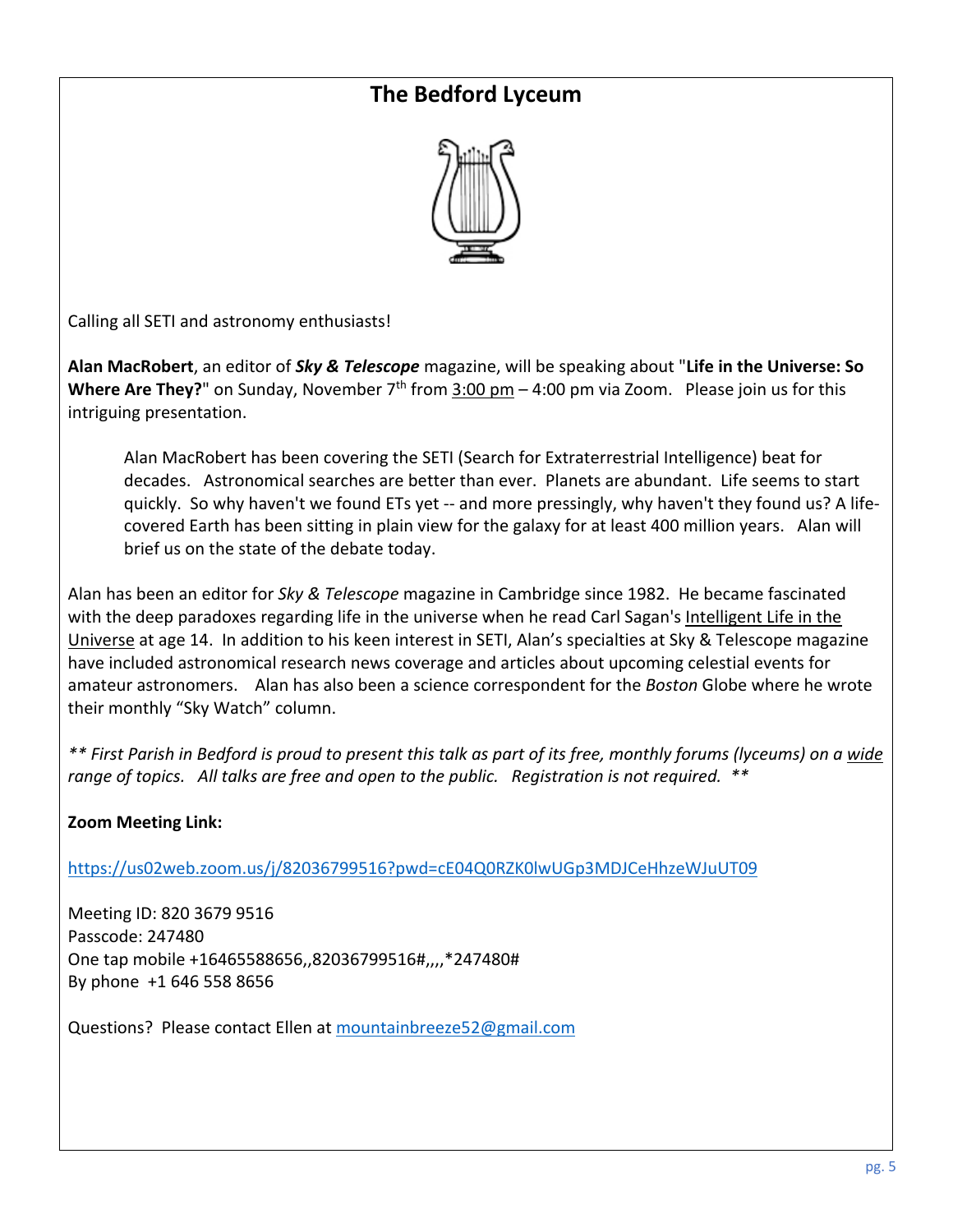## **Stewardship Update**

Pledge payments and donations make it possible for the church to continue its important work. Pledges or donations can be paid in any amount at any time. You can make a pledge payment or a donation by sending a check by mail to First Parish Bedford 75 Great Road Bedford, MA 01730, donate electronically using the Give Plus link on our web site or texting **1-833-765-0091** on your smart phone. (Credit card information will be required).

The bookkeeping transition from Genevieve Jones to Brenda, our Office Manager, is underway. There are many steps to the process including transferring files from Genevieve's QuickBooks system to the church's. Your continued patience is appreciated while this transition occurs. I always welcome any finance related questions or concerns you may have. Thank you.

- Vicki Gaw, Treasurer

## **November Caring Network**

If you or someone you know at First Parish needs temporary assistance with meals or rides to medical appointments, please let us know. We have a team of volunteers who are ready to help. The Coordinator for the month of November is Sandy Boczenowski. Call 781-222-4094 or 617-943-0691. You can also reach out by email: sandyboz@gmail.com.

We are in need of additional monthly coordinators. The monthly coordinator either reaches out by phone or email to our list of many volunteers. Quite often the coordinator sets up a Sign Up Genius form to reach out to the entire First Parish community. As soon as a form is sent to the announcement list, our amazing community responds very quickly to care for fellow parishioners. Let me know if you would like to join the network as either a cook, driver, or as a coordinator.

Sandy Boczenowski

## **Wheel of Life**

Alma and Brian Hart's daughter Elizabeth was married to Ryan Mahoney on October 10 at the Maynard Rod & Gun Club. A 30-minute cease fire was declared for the ceremony. In his final Covid-delayed wedding, John Gibbons officiated. Congratulations!.... In less cheerful news, Martha King succumbed to a long battle with cancer on October 13. Martha grew up in Bedford. She was the daughter of Emily and Paul King--longtime First Parishioners who passed away some years ago…. Our thoughts are with Chris Gittins whose father John Gittins died on October 22nd after a steady decline. We also hold his wife Stacy and kids Isabel and Henry in our hearts as they navigate this loss…. Lastly the memorial service for Dave and Ginny Packer that was meant to happen in October was postponed due to COVID to July 30th 2022 in Bedford.

~Annie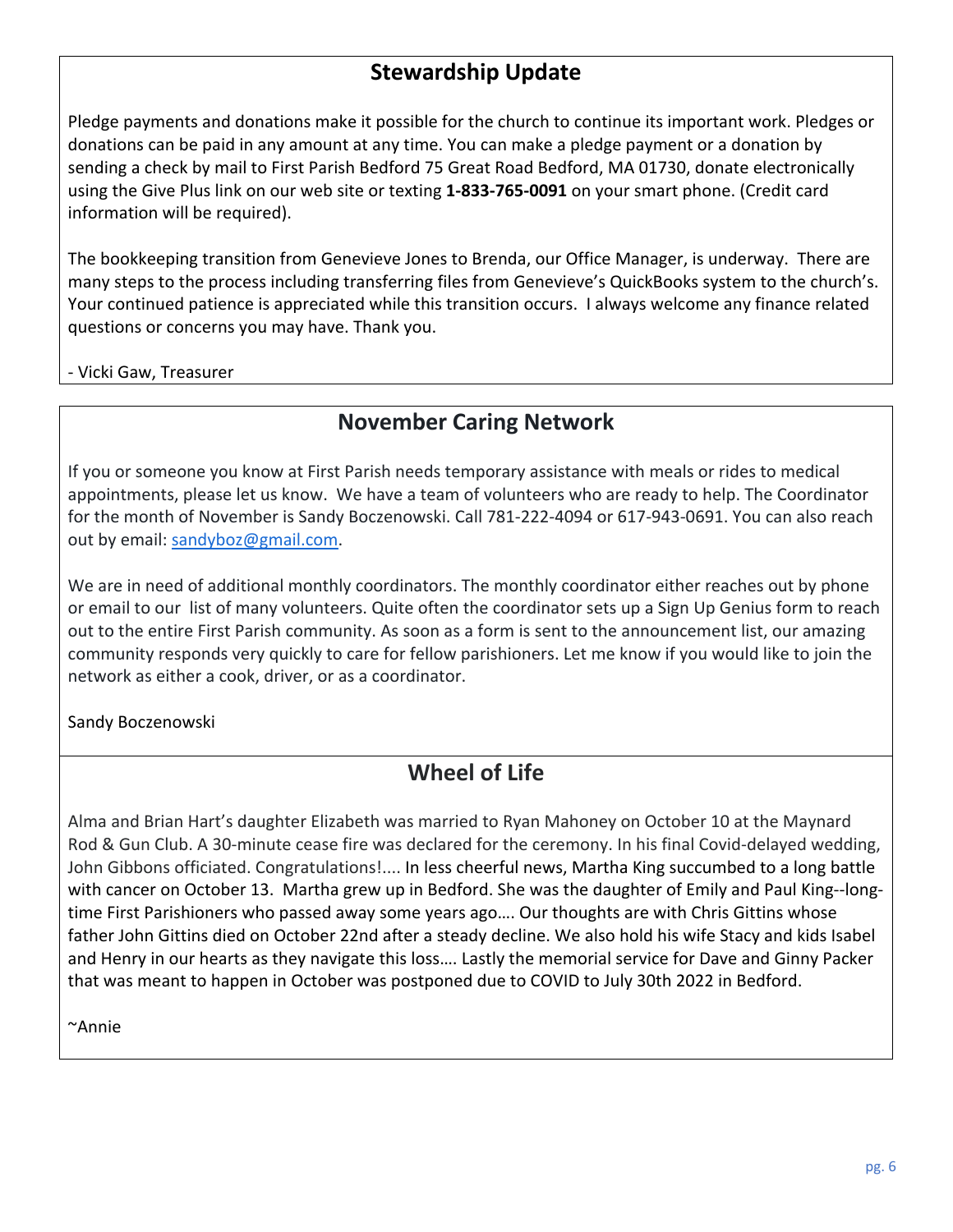## **Earth Connections Team**

Our next Earth Connections session will be Nov. 21 following worship and will be a book discussion of Section 2 of *Braiding Sweetgrass*. We will have a zoom option, and possibly an in-person option as well; stay tuned! We'll be using the discussion guide below: you are welcome to come whether or not you have read the book!

#### **Section 2: Tending Sweetgrass**

#### **Maple Sugar Moon:**

"Nanabozho made certain that the work would never be too easy. His teachings remind us that one half of the truth is that the earth endows us with great gifts, the other half is that the gift is not enough...It is our work, and our gratitude, that distills the sweetness."

How do you feel about Nanabozho diluting the sap to help the people remember their duties? Do you have experiences where making a task harder made you appreciate it more?

#### **Witch Hazel:**

"There ain't nothing better than a good neighbor."

What is your relationship with your neighbors? Why are neighbors so important?

#### **A Mother's Work:**

"I spend countless hours improving the water quality of my half-acre pond. ….so that my kids can swim in clear water, while standing silent on the cleanup of Onondaga, where no one can swim." Robin asks, "In one short life where does responsibility lie?"

How do you answer that question and how do you find balance in responsibility?

#### **The Consolation of Water Lilies:**

"Our work and our joy is to pass along the gift and to trust that what we put out into the universe will always come back."

Kimmerer is reflecting on her days of active parenting, but this quote can apply to many projects. When have you had to let go of something you were working on, tending or caring for, whether children or something else?

#### **Allegiance to Gratitude:**

"The Thanksgiving Address reminds us that duties and gifts are two sides of the same coin...If gifts and responsibilities are the same, then asking "what is our responsibility?" is the same as asking "What is our gift?"

Does viewing responsibility as related to gifts shift how you think of responsibility? What gifts do you possess and what responsibilities are they connected to?

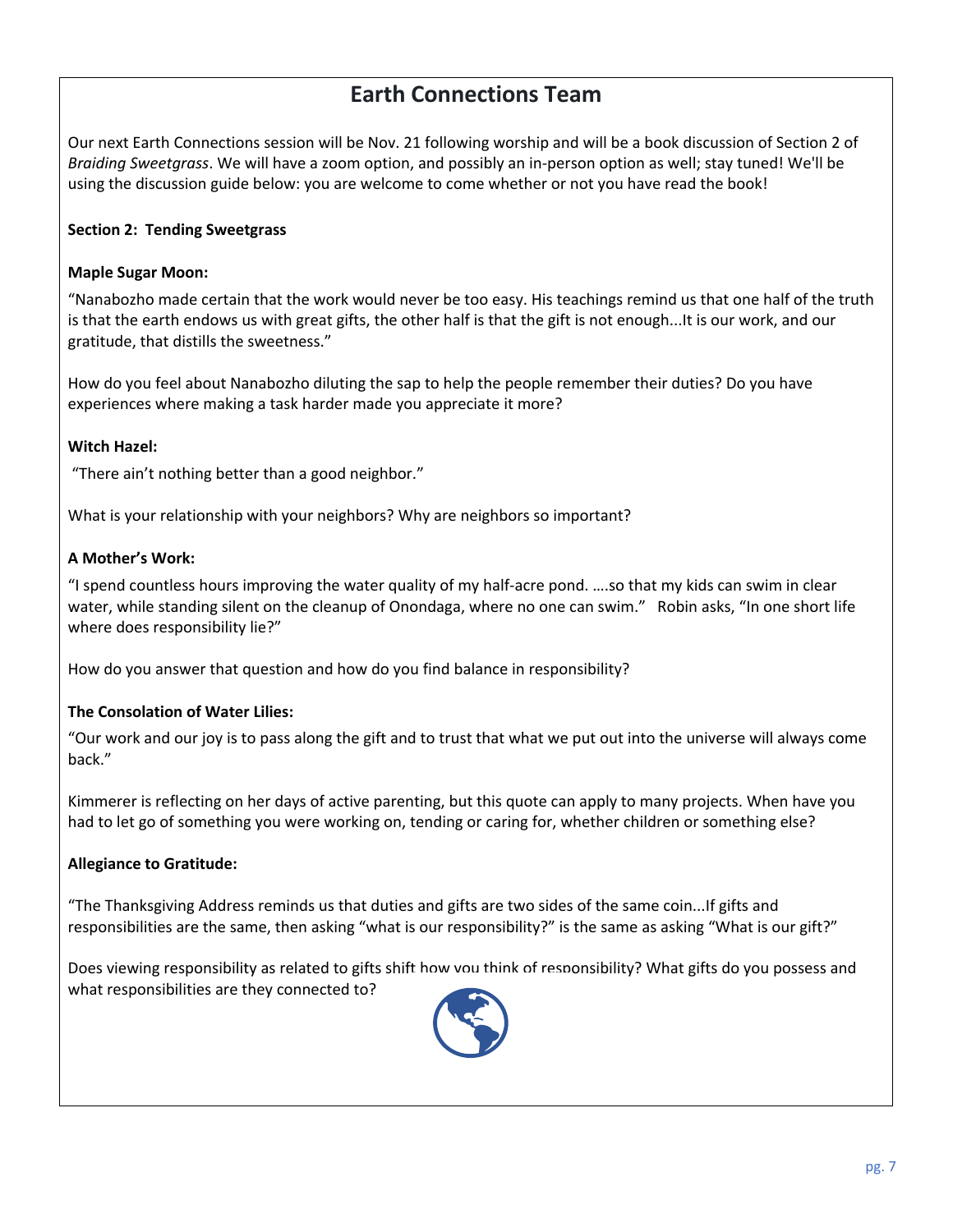## **Women's Book Group November Meeting**

Please join us on Sunday, November 14 to discuss the book "Caste: The Origins of Our Discontents" by Isabel Wilkerson. The meeting will take place on Zoom, starting at 7:00 p.m. Please e-mail Margaret Jackson (mjacksonfpb@yahoo.com) for the zoom link.

From "Caste":

"As we go about our daily lives, caste is the wordless usher in a darkened theater, flashlight cast down in the aisles, guiding us to our assigned seats for a performance. The hierarchy of caste is not about feelings or morality. It is about power—which groups have it and which do not."

The books/dates for the rest of the church year:

| <b>Meeting Date Book</b> |                                                              | <b>Author</b>       |
|--------------------------|--------------------------------------------------------------|---------------------|
| 12/12/2021               | Anxious People                                               | Fredrik Backman     |
| 1/9/2022                 | Book Swap                                                    | Corinne's House     |
| 2/27/2022                | A Knock At Midnight: A Story of Hope, Justice and<br>Freedom | Brittany K. Barnett |
| 4/10/2022                | What We Carry: A Memoir                                      | Maya Shanbhag Lang  |
| 5/22/2022                | Klara and the Sun                                            | Kazuo Ishiguro      |
| 6/12/2022                | Book Selection for following year                            |                     |

## **Moving Forward with the Interim Process**

The Committee on Ministry (COM) has been in discussion with Rev. Wendy and Rev. Annie about how the overall interim process may proceed here at FP. Based on these discussions, we want to share our thoughts with you.

The interim period in our church presents us with the opportunity to reflect, reimagine ourselves, and chart a path forward. Our charge over the next year is to examine our history, explore our structures and processes, and clarify what we want (and don't want) as a congregation. The interim path is well-trodden and planted with signposts. We have reviewed the books *In the Interim* and *The Janus Workbook*, which we highly recommend to all.

Why go through this congregational introspection during the interim? It is the best way to ensure a healthy transition and future. Inevitably, after any long ministry like John's we need to pause and understand who we are without John's leadership. What are our priorities? What are our hopes and dreams for this beloved community?

Our wonderful Interim Minister Rev. Wendy is here to coach and guide us. And yet, the real work is on us! We hope you will join the conversations and engage in the congregational activities that will be announced soon.

Tina Nappi, Marge Heckman and Larry Herz